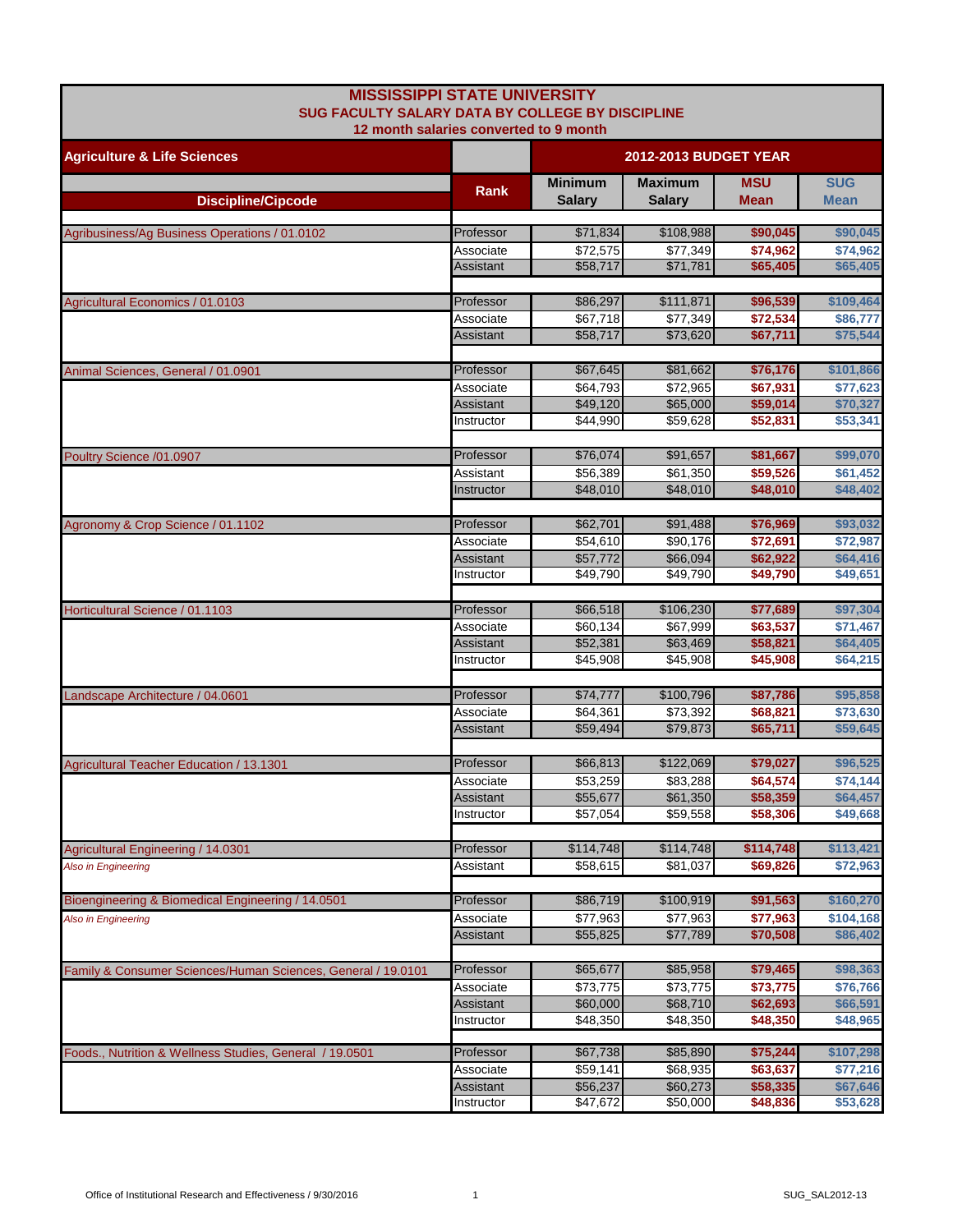| <b>MISSISSIPPI STATE UNIVERSITY</b><br>SUG FACULTY SALARY DATA BY COLLEGE BY DISCIPLINE<br>12 month salaries converted to 9 month |             |                                 |                           |          |           |
|-----------------------------------------------------------------------------------------------------------------------------------|-------------|---------------------------------|---------------------------|----------|-----------|
| <b>Agriculture &amp; Life Sciences</b>                                                                                            |             | <b>2012-2013 BUDGET YEAR</b>    |                           |          |           |
| <b>Discipline/Cipcode</b>                                                                                                         | <b>Rank</b> | <b>Minimum</b><br><b>Salary</b> | <b>SUG</b><br><b>Mean</b> |          |           |
| Biochemistry / 26.0202                                                                                                            | Professor   | \$73,459                        | \$107,299                 | \$90,379 | \$134,376 |
|                                                                                                                                   | Associate   | \$72,840                        | \$72,840                  | \$72,840 | \$84,829  |
|                                                                                                                                   | Assistant   | \$53,000                        | \$69,816                  | \$63,493 | \$70,900  |
| Molecular Biology / 26.0204                                                                                                       | Professor   | \$77,423                        | \$77,423                  | \$77,423 | \$98,390  |
|                                                                                                                                   | Associate   | \$68,837                        | \$68,837                  | \$68,837 | \$74,653  |
|                                                                                                                                   | Assistant   | \$47,491                        | \$70,045                  | \$62,941 | \$62,941  |
|                                                                                                                                   |             |                                 |                           |          |           |
| Entomology / 26.0702                                                                                                              | Professor   | \$64,640                        | \$85,297                  | \$71,972 | \$93,892  |
|                                                                                                                                   | Associate   | \$56,381                        | \$89,603                  | \$68,330 | \$74,304  |
|                                                                                                                                   | Assistant   | \$58,717                        | \$73,164                  | \$64,026 | \$66,449  |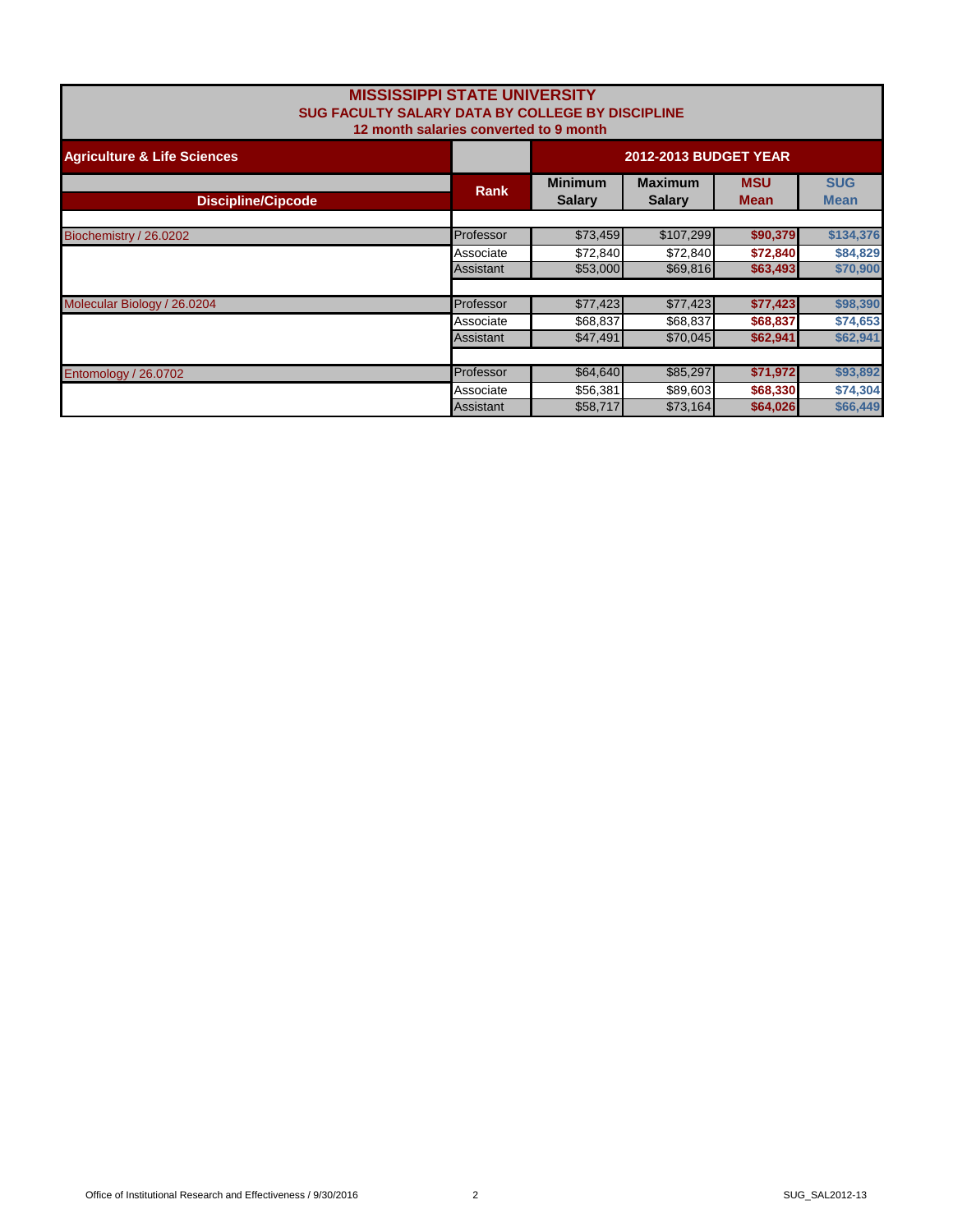|                                             | <b>MISSISSIPPI STATE UNIVERSITY</b><br>SUG FACULTY SALARY DATA BY COLLEGE BY DISCIPLINE<br>12 month salaries converted to 9 month |                                 |                                 |                           |                           |
|---------------------------------------------|-----------------------------------------------------------------------------------------------------------------------------------|---------------------------------|---------------------------------|---------------------------|---------------------------|
| <b>Architecture, Art &amp; Design</b>       |                                                                                                                                   | <b>2012-2013 BUDGET YEAR</b>    |                                 |                           |                           |
| <b>Discipline/Cipcode</b>                   | <b>Rank</b>                                                                                                                       | <b>Minimum</b><br><b>Salary</b> | <b>Maximum</b><br><b>Salary</b> | <b>MSU</b><br><b>Mean</b> | <b>SUG</b><br><b>Mean</b> |
| Architecture / 04.0201                      | Professor                                                                                                                         | \$75,834                        | \$82,775                        | \$79,641                  | \$108,082                 |
|                                             | Associate<br>Assistant                                                                                                            | \$60,298<br>\$52,500            | \$71,740<br>\$63,201            | \$64,127<br>\$57,706      | \$77,950<br>\$65,294      |
| Interior Architecture / 04.0501             | Associate                                                                                                                         | \$68,066                        | \$68,066                        | \$68,066                  | \$65,584                  |
|                                             | Assistant<br>Instructor                                                                                                           | \$50,750<br>\$44,457            | \$55,825<br>\$44,457            | \$53,288<br>\$44,457      | \$53,288<br>\$44,457      |
| Visual & Performing Arts, General / 50.0101 | Professor                                                                                                                         | \$58,965                        | \$76,499                        | \$62,769                  | \$89,105                  |
|                                             | Associate<br>Assistant                                                                                                            | \$51,301<br>\$48,480            | \$87,175<br>\$51,000            | \$62,414<br>\$49,436      | \$67,126<br>\$56,482      |
|                                             | Instructor                                                                                                                        | \$66,208                        | \$66,208                        | \$66,208                  | \$51,100                  |
| <b>Construction Management / 52.2001</b>    | Associate                                                                                                                         | \$73,080                        | \$73,080                        | \$73,080                  | \$90,177                  |
|                                             | Assistant<br>Instructor                                                                                                           | \$70,000<br>\$48,000            | \$79,501<br>\$48,000            | \$74,751<br>\$48,000      | \$73,147<br>\$48,443      |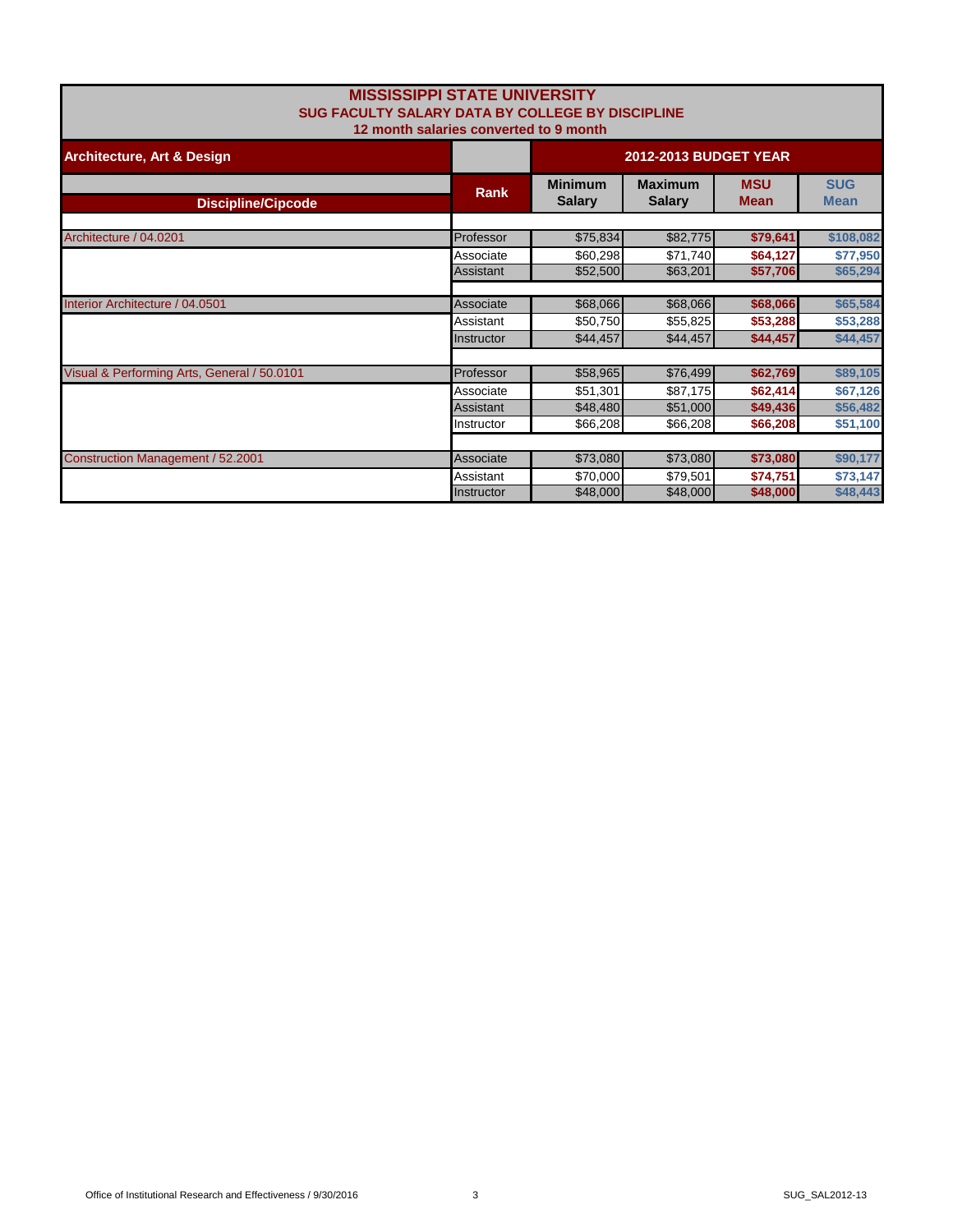| <b>MISSISSIPPI STATE UNIVERSITY</b><br>SUG FACULTY SALARY DATA BY COLLEGE BY DISCIPLINE<br>12 month salaries converted to 9 month |                         |                                 |                                 |                           |                           |  |
|-----------------------------------------------------------------------------------------------------------------------------------|-------------------------|---------------------------------|---------------------------------|---------------------------|---------------------------|--|
| <b>Arts &amp; Sciences</b>                                                                                                        |                         |                                 | <b>2012-2013 BUDGET YEAR</b>    |                           |                           |  |
| <b>Discipline/Cipcode</b>                                                                                                         | Rank                    | <b>Minimum</b><br><b>Salary</b> | <b>Maximum</b><br><b>Salary</b> | <b>MSU</b><br><b>Mean</b> | <b>SUG</b><br><b>Mean</b> |  |
|                                                                                                                                   |                         |                                 |                                 |                           |                           |  |
| Speech Communication & Rhetoric / 09.0101                                                                                         | Professor<br>Associate  | \$68,302<br>\$61,548            | \$107,808<br>\$77,152           | \$86,150<br>\$66,454      | \$100,838<br>\$72,546     |  |
|                                                                                                                                   | Assistant               | \$56,560                        | \$59,443                        | \$58,297                  | \$61,273                  |  |
|                                                                                                                                   | Instructor              | \$34,241                        | \$45,000                        | \$38,698                  | \$39,658                  |  |
|                                                                                                                                   |                         |                                 |                                 |                           |                           |  |
| Foreign Language & Literatures, General / 16.0101                                                                                 | Professor               | \$82,023                        | \$83,814                        | \$82,918                  | \$93,020                  |  |
|                                                                                                                                   | Associate               | \$52,839                        | \$63,438                        | \$56,717                  | \$66,578                  |  |
|                                                                                                                                   | Assistant<br>Instructor | \$48,004<br>\$26,390            | \$50,750<br>\$34,355            | \$49,523<br>\$28,554      | \$57,122<br>\$39,381      |  |
|                                                                                                                                   |                         |                                 |                                 |                           |                           |  |
| English Language & Literature, General / 23.0101                                                                                  | Professor               | \$66,524                        | \$84,661                        | \$72,600                  | \$104,084                 |  |
|                                                                                                                                   | Associate               | \$53,951                        | \$75,391                        | \$59,284                  | \$71,539                  |  |
|                                                                                                                                   | Assistant               | \$35,517                        | \$62,500                        | \$50,533                  | \$59,945                  |  |
|                                                                                                                                   | Instructor              | \$27,395                        | \$47,675                        | \$32,450                  | \$37,719                  |  |
| Biology/Biological Sciences, General / 26.0101                                                                                    | Professor               | \$80,690                        | \$111,208                       | \$91,120                  | \$114,434                 |  |
|                                                                                                                                   | Associate               | \$65,762                        | \$92.679                        | \$79,221                  | \$80,253                  |  |
|                                                                                                                                   | Assistant               | \$58,901                        | \$60,660                        | \$60,076                  | \$69,078                  |  |
|                                                                                                                                   | Instructor              | \$39.380                        | \$47,455                        | \$42,484                  | \$42,317                  |  |
|                                                                                                                                   |                         |                                 |                                 |                           |                           |  |
| Mathematics, General / 27.0101                                                                                                    | Professor               | \$68,694                        | \$110,477                       | \$82,240                  | \$112,345                 |  |
|                                                                                                                                   | Associate<br>Assistant  | \$60,065<br>\$47,346            | \$74,765<br>\$68,000            | \$66,375<br>\$61,297      | \$78,522<br>\$70,373      |  |
|                                                                                                                                   | Instructor              | \$34,000                        | \$52,407                        | \$37,499                  | \$41,571                  |  |
|                                                                                                                                   |                         |                                 |                                 |                           |                           |  |
| Philosophy / 38.0101                                                                                                              | Professor               | \$70,829                        | \$93,936                        | \$81,617                  | \$105,180                 |  |
|                                                                                                                                   | Associate               | \$57,118                        | \$57,642                        | \$57,380                  | \$66,852                  |  |
|                                                                                                                                   | Assistant               | \$51,551                        | \$54,039                        | \$52,575                  | \$56,909                  |  |
|                                                                                                                                   | Instructor              | \$28,988                        | \$30,125                        | \$29,367                  | \$34,711                  |  |
| Chemistry, General / 40.0501                                                                                                      | Professor               | \$76,531                        | \$156,757                       | \$106,157                 | \$132,807                 |  |
|                                                                                                                                   | Associate               | \$66,143                        | \$74,227                        | \$69,300                  | \$81,957                  |  |
|                                                                                                                                   | Assistant               | \$58,058                        | \$79,298                        | \$69,709                  | \$72,805                  |  |
|                                                                                                                                   | Instructor              | \$46,000                        | \$52,000                        | \$49,595                  | \$46,576                  |  |
|                                                                                                                                   |                         |                                 |                                 |                           |                           |  |
| Geology/Earth Science, General / 40.0601                                                                                          | Professor               | \$83,845                        | \$103,296                       | \$92,098                  | \$120,518                 |  |
|                                                                                                                                   | Associate<br>Assistant  | \$55,832<br>\$55,802            | \$94,888<br>\$57,202            | \$64,724<br>\$56,335      | \$80,980<br>\$72,868      |  |
|                                                                                                                                   | Instructor              | \$34,550                        | \$59,678                        | \$41,631                  | \$72,785                  |  |
|                                                                                                                                   |                         |                                 |                                 |                           |                           |  |
| Physics, General / 40.0801                                                                                                        | Professor               | \$73,387                        | \$110,014                       | \$87,002                  | \$119,355                 |  |
|                                                                                                                                   | Associate               | \$64,828                        | \$76,172                        | \$69,716                  | \$81,548                  |  |
|                                                                                                                                   | Assistant               | \$61,490                        | \$62,603                        | \$6,222                   | \$73,709                  |  |
|                                                                                                                                   | Instructor              | \$40,830                        | \$47,940                        | \$44,385                  | \$47,448                  |  |
| Psychology, General / 42.0101                                                                                                     | Professor               | \$91,297                        | \$113,424                       | \$101,692                 | \$124,250                 |  |
|                                                                                                                                   | Associate               | \$66,414                        | \$74,301                        | \$68,538                  | \$77,828                  |  |
|                                                                                                                                   | Assistant               | \$50,798                        | \$65,508                        | \$59,432                  | \$68,508                  |  |
|                                                                                                                                   | Instructor              | \$36,057                        | \$40,000                        | \$37,517                  | \$44,407                  |  |
|                                                                                                                                   |                         |                                 |                                 |                           |                           |  |
| Public Administration / 44.0401                                                                                                   | Professor               | \$85,892                        | \$107,542                       | \$98,985                  | \$147,114                 |  |
|                                                                                                                                   | Associate<br>Assistant  | \$63,435<br>\$58,000            | \$72,171<br>\$63,000            | \$67,803<br>\$60,500      | \$106,045<br>\$80,326     |  |
|                                                                                                                                   | Instructor              | \$47,159                        | \$47,159                        | \$47,159                  | \$87,400                  |  |
|                                                                                                                                   |                         |                                 |                                 |                           |                           |  |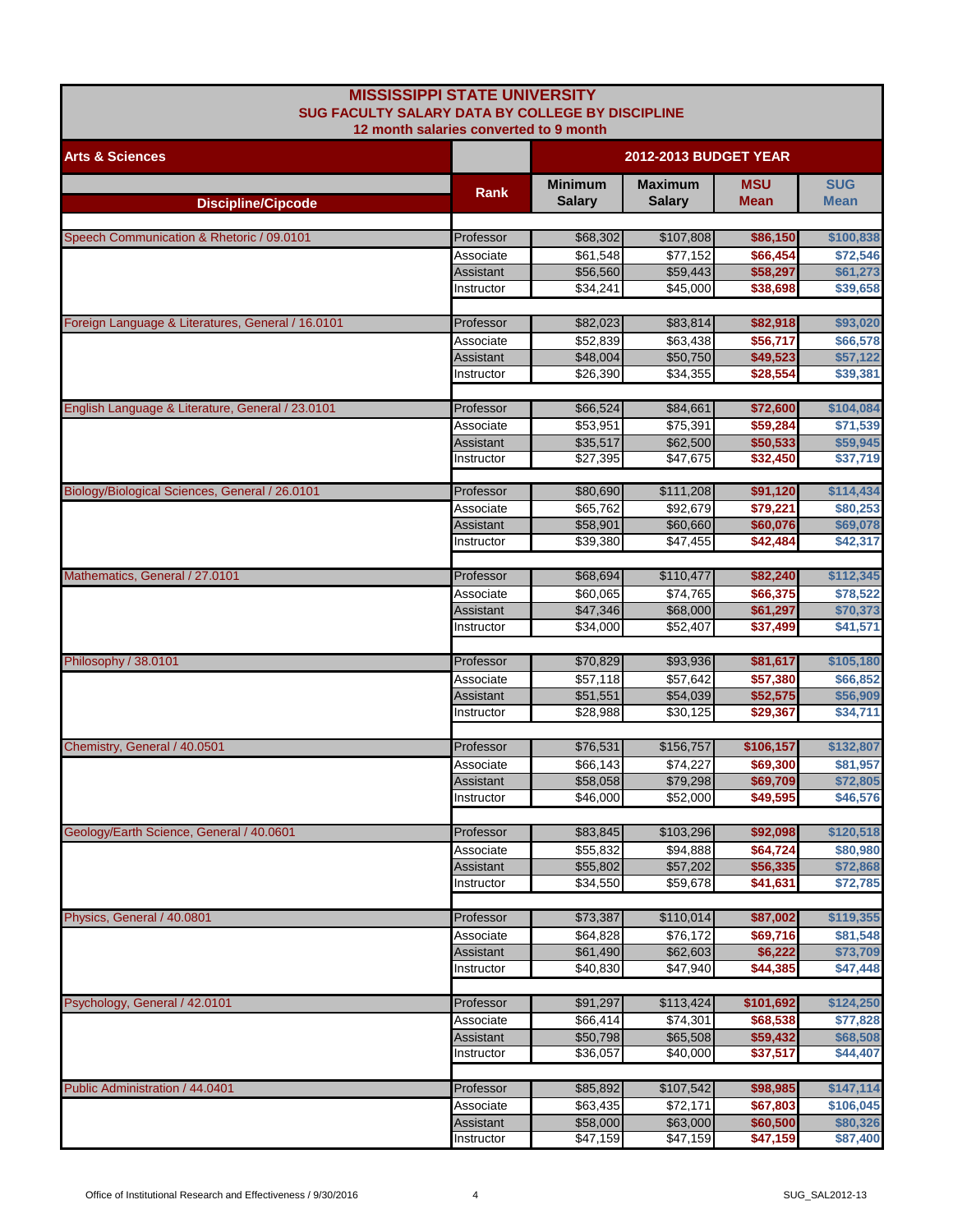|                                                         | <b>MISSISSIPPI STATE UNIVERSITY</b>    |                              |                |             |             |
|---------------------------------------------------------|----------------------------------------|------------------------------|----------------|-------------|-------------|
| <b>SUG FACULTY SALARY DATA BY COLLEGE BY DISCIPLINE</b> |                                        |                              |                |             |             |
|                                                         | 12 month salaries converted to 9 month |                              |                |             |             |
| <b>Arts &amp; Sciences</b>                              |                                        | <b>2012-2013 BUDGET YEAR</b> |                |             |             |
|                                                         |                                        | <b>Minimum</b>               | <b>Maximum</b> | <b>MSU</b>  | <b>SUG</b>  |
| <b>Discipline/Cipcode</b>                               | <b>Rank</b>                            | <b>Salary</b>                | <b>Salary</b>  | <b>Mean</b> | <b>Mean</b> |
|                                                         |                                        |                              |                |             |             |
| Social Work / 44.0701                                   | Professor                              | \$82,337                     | \$82,337       | \$82,337    | \$115,969   |
|                                                         | Assistant                              | \$56,840                     | \$56,840       | \$56,840    | \$63,852    |
|                                                         | Instructor                             | \$40,000                     | \$45,675       | \$42,838    | \$51,580    |
|                                                         |                                        |                              |                |             |             |
| Anthropology / 45.0201                                  | Professor                              | \$71,153                     | \$85,870       | \$78,908    | \$108,922   |
|                                                         | Associate                              | \$63,205                     | \$70,341       | \$66,773    | \$74,408    |
|                                                         | Assistant                              | \$53,452                     | \$64,890       | \$60,083    | \$63,270    |
|                                                         |                                        |                              |                |             |             |
| Political Science & Government, General / 45.1001       | Professor                              | \$83,156                     | \$126,302      | \$98,659    | \$122,950   |
|                                                         | Associate                              | \$63,496                     | \$63,496       | \$63,496    | \$79,374    |
|                                                         | Assistant                              | \$59,000                     | \$65,000       | \$61,016    | \$66,549    |
|                                                         | Instructor                             | \$60,732                     | \$60,732       | \$60,732    | \$41,184    |
|                                                         |                                        |                              |                |             |             |
| Sociology / 45.1101                                     | Professor                              | \$75,719                     | \$98,123       | \$88,233    | \$118,709   |
|                                                         | Associate                              | \$68.107                     | \$85,612       | \$80,458    | \$75,184    |
|                                                         | Assistant                              | \$62,500                     | \$75,927       | \$66,817    | \$63,471    |
|                                                         | Instructor                             | \$38,000                     | \$51,022       | \$43,506    | \$40,275    |
|                                                         |                                        |                              |                |             |             |
| History, General / 54.0101                              | Professor                              | \$58,127                     | \$117,320      | \$88,606    | \$109,642   |
|                                                         | Associate                              | \$57,125                     | \$66,779       | \$63,728    | \$71,783    |
|                                                         | Assistant                              | \$37,481                     | \$59,704       | \$55,788    | \$58,391    |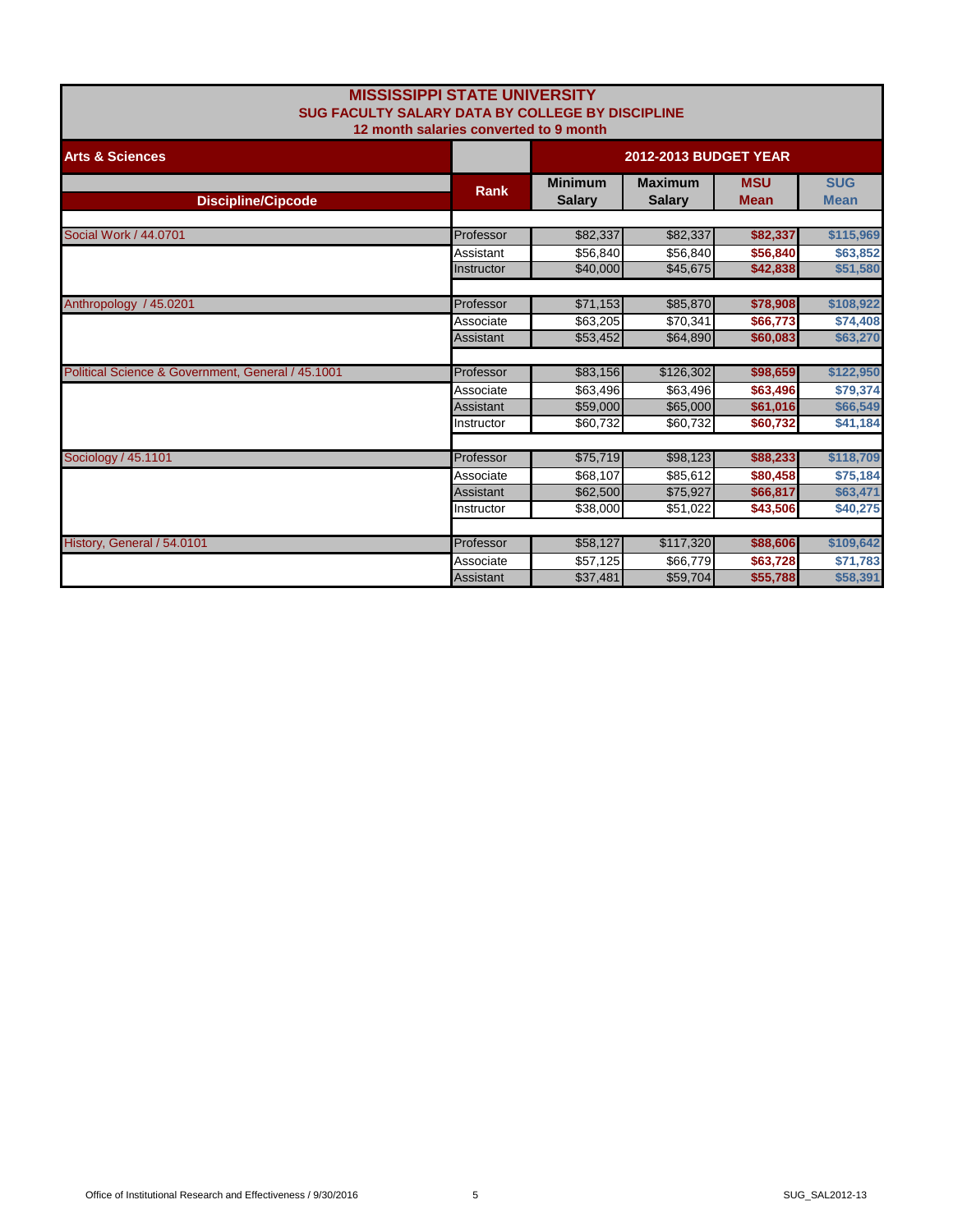| MISSISSIPPI STATE UNIVERSITT<br>SUG FACULTY SALARY DATA BY COLLEGE BY DISCIPLINE<br>12 month salaries converted to 9 month |                  |                                 |                                 |                           |                           |
|----------------------------------------------------------------------------------------------------------------------------|------------------|---------------------------------|---------------------------------|---------------------------|---------------------------|
| <b>Business</b>                                                                                                            |                  | <b>2012-2013 BUDGET YEAR</b>    |                                 |                           |                           |
| <b>Discipline/Cipcode</b>                                                                                                  | <b>Rank</b>      | <b>Minimum</b><br><b>Salary</b> | <b>Maximum</b><br><b>Salary</b> | <b>MSU</b><br><b>Mean</b> | <b>SUG</b><br><b>Mean</b> |
| Business Administration & Management, General / 52.0201                                                                    | Professor        | \$64,076                        | \$129,757                       | \$113,835                 | \$190,870                 |
|                                                                                                                            | Associate        | \$91,042                        | \$91,042                        | \$91,042                  | \$140,264                 |
|                                                                                                                            | Assistant        | \$106,050                       | \$112,570                       | \$108,274                 | \$131,739                 |
|                                                                                                                            | Instructor       | \$43,567                        | \$55,283                        | \$48,170                  | \$66,590                  |
| Accounting / 52.0301                                                                                                       | Professor        | \$11,465                        | \$168,447                       | \$141,456                 | \$176,843                 |
|                                                                                                                            | Associate        | \$96,282                        | \$126,258                       | \$106,736                 | \$148,160                 |
|                                                                                                                            | <b>Assistant</b> | \$120,622                       | \$131,950                       | \$128,898                 | \$153,611                 |
|                                                                                                                            | Instructor       | \$65,975                        | \$65,975                        | \$65,975                  | \$73,904                  |
| Business/Managerial Economics / 52.0601                                                                                    | Professor        | \$87,325                        | \$87,325                        | \$87,325                  | \$135,993                 |
|                                                                                                                            | Associate        | \$78,575                        | \$79,125                        | \$79,942                  | \$101,312                 |
|                                                                                                                            | Assistant        | \$85,000                        | \$90,000                        | \$87,067                  | \$94,211                  |
|                                                                                                                            | Instructor       | \$41,514                        | \$41,514                        | \$41,514                  | \$54,357                  |
|                                                                                                                            |                  |                                 |                                 |                           |                           |
| Finance, General / 52.0801                                                                                                 | Professor        | \$119,400                       | \$167,300                       | \$143,350                 | \$188,167                 |
|                                                                                                                            | Associate        | \$146,975                       | \$157,500                       | \$153,407                 | \$154,084                 |
|                                                                                                                            | Assistant        | \$134,125                       | \$137,125                       | \$135,625                 | \$160,242                 |
|                                                                                                                            | Instructor       | \$53,586                        | \$89,850                        | \$71,718                  | \$83,371                  |
| Management Information Systems, General / 52.1201                                                                          | Professor        | \$123,529                       | \$164,378                       | \$143,954                 | \$188,642                 |
|                                                                                                                            | Associate        | \$113,780                       | \$116,691                       | \$115,360                 | \$131,690                 |
|                                                                                                                            | Assistant        | \$105,000                       | \$105,000                       | \$105,000                 | \$133,107                 |
|                                                                                                                            | Instructor       | \$50,625                        | \$50,625                        | \$50,625                  | \$57,397                  |
|                                                                                                                            |                  |                                 |                                 |                           |                           |
| Marketing/Marketing Management, General / 52.1401                                                                          | Professor        | \$80,347                        | \$121,838                       | \$108,463                 | \$177,531                 |
|                                                                                                                            | Associate        | \$104,456                       | \$125,535                       | \$115,863                 | \$132,515                 |
|                                                                                                                            | Assistant        | \$79,014                        | \$126,825                       | \$108,946                 | \$126,839                 |
|                                                                                                                            | Instructor       | \$51,275                        | \$53,034                        | \$52,155                  | \$67,513                  |

**MISSISSIPPI STATE UNIVERSITY**

г

ı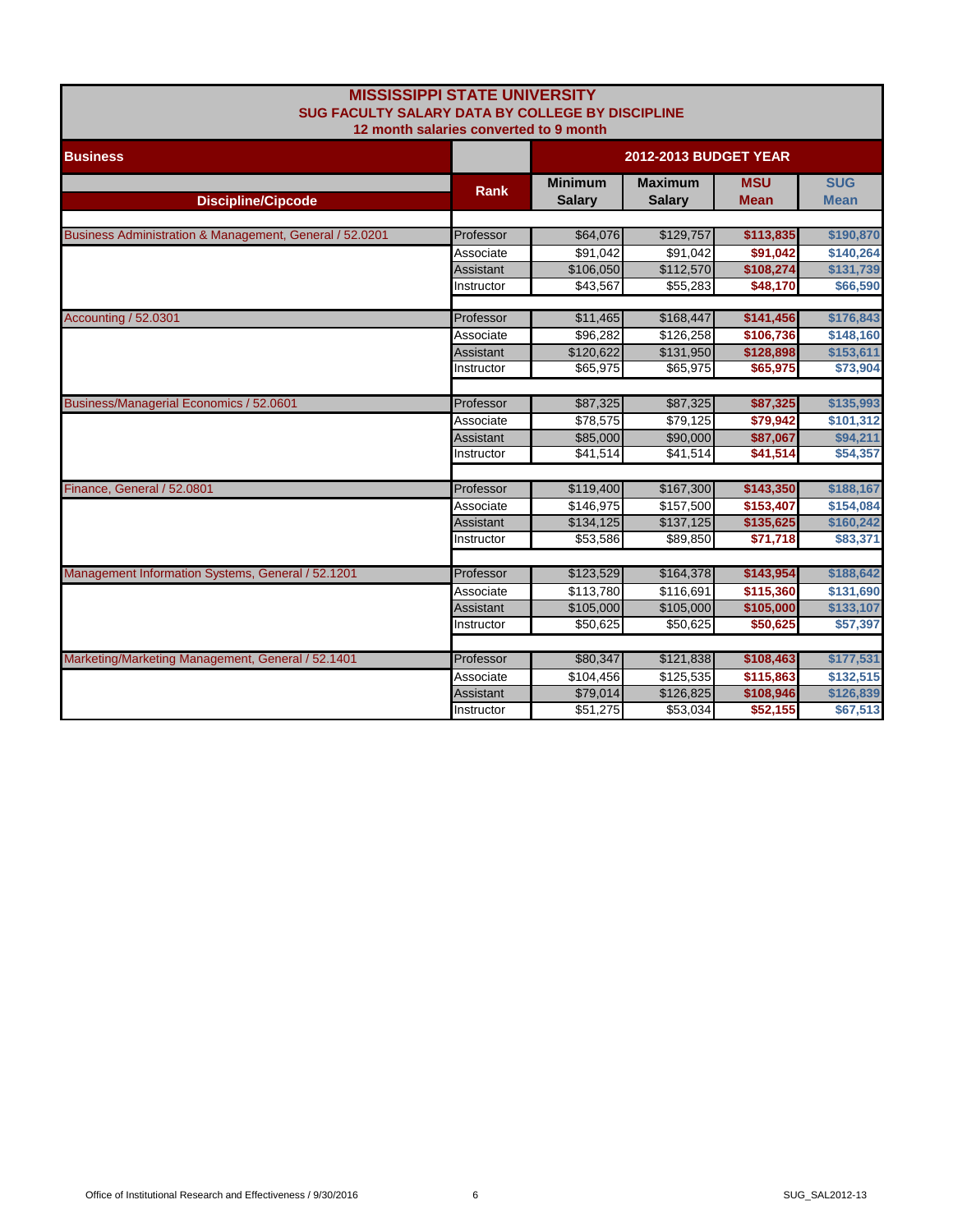| <b>MISSISSIPPI STATE UNIVERSITY</b>                        |                                        |                              |                      |                      |                      |  |
|------------------------------------------------------------|----------------------------------------|------------------------------|----------------------|----------------------|----------------------|--|
| <b>SUG FACULTY SALARY DATA BY COLLEGE BY DISCIPLINE</b>    | 12 month salaries converted to 9 month |                              |                      |                      |                      |  |
| <b>Education</b>                                           |                                        | <b>2012-2013 BUDGET YEAR</b> |                      |                      |                      |  |
|                                                            | <b>Rank</b>                            | <b>Minimum</b>               | <b>Maximum</b>       | <b>MSU</b>           | <b>SUG</b>           |  |
| <b>Discipline/Cipcode</b>                                  |                                        | <b>Salary</b>                | <b>Salary</b>        | <b>Mean</b>          | Mean                 |  |
|                                                            |                                        |                              |                      |                      |                      |  |
| Education, General / 13.0101                               | Professor                              | \$72,603                     | \$84,409             | \$79,458             | \$115,954            |  |
|                                                            | Associate<br>Assistant                 | \$61,313<br>\$50,089         | \$94,924<br>\$53,758 | \$70,368<br>\$52,533 | \$78,960<br>\$66,821 |  |
|                                                            | Instructor                             | \$34.601                     | \$34,601             | \$34,601             | \$51,993             |  |
|                                                            |                                        |                              |                      |                      |                      |  |
| Community College Education / 13.0407                      | Associate                              | \$65,667                     | \$86,256             | \$75,961             | \$75,961             |  |
|                                                            | Assistant                              | \$57,689                     | \$57,689             | \$57,689             | \$57,689             |  |
|                                                            | Instructor                             | \$31,179                     | \$31,179             | \$31,179             | \$31,179             |  |
|                                                            |                                        |                              |                      |                      |                      |  |
| Special Education & Teaching / 13.1001                     | Professor                              | \$73,506                     | \$73,948             | \$73,727             | \$101,162            |  |
|                                                            | Assistant                              | \$55,000                     | \$57,500             | \$56,250             | \$58,188             |  |
|                                                            |                                        |                              |                      |                      |                      |  |
| Counselor Education / 13.1101                              | Professor                              | \$76,972                     | \$95,323             | \$86,803             | \$104,785            |  |
|                                                            | Associate                              | \$59,000                     | \$62,026             | \$60,959             | \$73,382             |  |
|                                                            | Assistant                              | \$52,780                     | \$57,772             | \$54,884             | \$65,206             |  |
|                                                            | Instructor                             | \$32,720                     | \$46,182             | \$39,505             | \$45,427             |  |
|                                                            |                                        |                              |                      |                      |                      |  |
| Elementary Education / 13.1202                             | Professor                              | \$74,529                     | \$80,010             | \$77,270             | \$93,674             |  |
|                                                            | Associate                              | \$61,524                     | \$63,012             | \$62,268             | \$66,112             |  |
|                                                            | Assistant<br>Instructor                | \$56,000<br>\$42,500         | \$56,000<br>\$47,712 | \$56,000<br>\$44,437 | \$57,628<br>\$45,829 |  |
|                                                            |                                        |                              |                      |                      |                      |  |
| Secondary Education / 13.1205                              | Professor                              | \$73,983                     | \$73,983             | \$73,983             | \$100,120            |  |
|                                                            | Associate                              | \$62,120                     | \$62,911             | \$62,516             | \$71,453             |  |
|                                                            | Assistant                              | \$51,000                     | \$56,500             | \$54,500             | \$54,500             |  |
|                                                            | Instructor                             | \$40,881                     | \$46,812             | \$44,231             | \$44,231             |  |
|                                                            |                                        |                              |                      |                      |                      |  |
| Music Teacher Education / 13.1312                          | Professor                              | \$61,436                     | \$92,436             | \$71,610             | \$76,580             |  |
|                                                            | Associate                              | \$53,361                     | \$64,402             | \$56,767             | \$61,271             |  |
|                                                            | Assistant                              | \$43,000                     | \$64,960             | \$49,252             | \$49,252             |  |
|                                                            | Instructor                             | \$40,101                     | \$46,836             | \$43,469             | \$43,979             |  |
|                                                            |                                        |                              |                      |                      |                      |  |
| Physical Education & Coaching / 13.1314                    | Professor                              | \$71,217                     | \$91,607             | \$81,412             | \$92,388             |  |
|                                                            | Associate                              | \$62,060<br>\$53,425         | \$63,760             | \$62,910             | \$69,733             |  |
|                                                            | Assistant<br>Instructor                | \$33,631                     | \$60,986<br>\$45,112 | \$57,287<br>\$39,331 | \$60,111<br>\$45,509 |  |
|                                                            |                                        |                              |                      |                      |                      |  |
| Teacher Education, Specific Subject Areas, Other / 13.1399 | Professor                              | \$78,164                     | \$94,983             | \$84,517             | \$90,314             |  |
|                                                            | Associate                              | \$61,801                     | \$62,928             | \$62,201             | \$72,712             |  |
|                                                            | Assistant                              | \$54,810                     | \$61,637             | \$57,285             | \$63,180             |  |
|                                                            | Instructor                             | \$36,445                     | \$49,392             | \$42,091             | \$42,091             |  |
|                                                            |                                        |                              |                      |                      |                      |  |
| Educational Psychology / 42.2806                           | Professor                              | \$89,017                     | \$92,131             | \$90,574             | \$98,842             |  |
|                                                            | Associate                              | \$61,703                     | \$61,703             | \$61,703             | \$69,170             |  |
|                                                            | Assistant                              | \$48,657                     | \$72,059             | \$56,928             | \$60,615             |  |
|                                                            | Instructor                             | \$49,585                     | \$49,585             | \$49,585             | \$47,760             |  |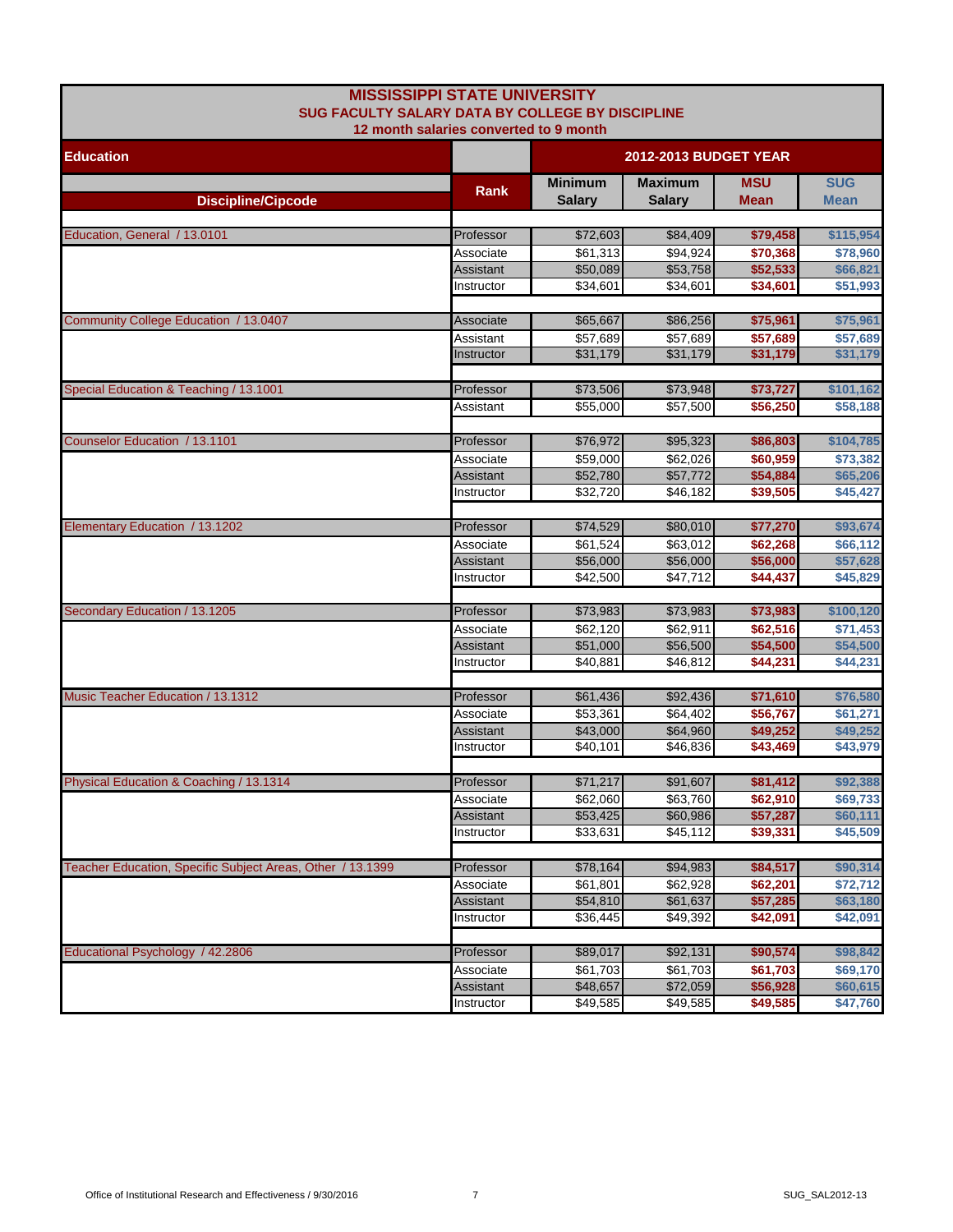| <b>MISSISSIPPI STATE UNIVERSITY</b><br><b>SUG FACULTY SALARY DATA BY COLLEGE BY DISCIPLINE</b> |                                        |                                 |                                 |                    |                           |
|------------------------------------------------------------------------------------------------|----------------------------------------|---------------------------------|---------------------------------|--------------------|---------------------------|
| <b>Engineering</b>                                                                             | 12 month salaries converted to 9 month | <b>2012-2013 BUDGET YEAR</b>    |                                 |                    |                           |
| <b>Discipline/Cipcode</b>                                                                      | Rank                                   | <b>Minimum</b><br><b>Salary</b> | <b>Maximum</b><br><b>Salary</b> | <b>MSU</b><br>Mean | <b>SUG</b><br><b>Mean</b> |
|                                                                                                |                                        |                                 |                                 |                    |                           |
| Computer & Information Sciences / 11.0101                                                      | Professor                              | \$96,663                        | \$109,785                       | \$103,242          | \$148,674                 |
|                                                                                                | Associate                              | \$89,559                        | \$94,555                        | \$91,912           | \$106,210                 |
|                                                                                                | Assistant                              | \$55,850                        | \$84,448                        | \$78,241           | \$90,142                  |
|                                                                                                | Instructor                             | \$45,000                        | \$71,050                        | \$53,908           | \$53,475                  |
| Aerospace Engineering / 14.0201                                                                | Professor                              | \$98,402                        | \$127,560                       | \$106,708          | \$143,523                 |
|                                                                                                | Associate                              | \$81,424                        | \$109,983                       | \$94,164           | \$98,909                  |
|                                                                                                | Assistant                              | \$57,833                        | \$74,075                        | \$68,601           | \$83,710                  |
|                                                                                                | Instructor                             | \$45,773                        | \$58,028                        | \$51,901           | \$49,605                  |
| <b>Agricultural Engineering / 14.0301</b>                                                      | Professor                              | \$114,748                       | \$114,748                       | \$114,748          | \$113,421                 |
| Also in Aq & Life Sciences                                                                     | Assistant                              | \$58,615                        | \$81,037                        | \$69,825           | \$72,963                  |
| Bioengineering & Biomedical Engineering / 14.0501                                              | Professor                              | \$86,719                        | \$100,919                       | \$91,563           | \$160,270                 |
| Also in Ag & Life Sciences                                                                     | Associate                              | \$77,963                        | \$77,963                        | \$77,963           | \$104,168                 |
|                                                                                                | Assistant                              | \$55,825                        | \$77,789                        | \$70,508           | \$86,402                  |
| Chemical Engineering / 14.0701                                                                 | Professor                              | \$116,810                       | \$116,810                       | \$116,810          | \$145,443                 |
|                                                                                                | Associate                              | \$84,635                        | \$101.895                       | \$93,410           | \$97.261                  |
|                                                                                                | Assistant                              | \$32,357                        | \$79,170                        | \$55,763           | \$86,452                  |
| Civil Engineering / 14.0801                                                                    | Professor                              | \$89,852                        | \$136,744                       | \$111,197          | \$132,224                 |
|                                                                                                | Associate                              | \$80,116                        | \$89,644                        | \$85,877           | \$94,005                  |
|                                                                                                | Assistant                              | \$50,822                        | \$83,000                        | \$71,416           | \$82,196                  |
|                                                                                                | Instructor                             | \$49,868                        | \$49,868                        | \$49,868           | \$61,521                  |
| Computer Engineering / 14.0901                                                                 | Associate                              | \$85,758                        | \$91,773                        | \$88,766           | \$98,088                  |
|                                                                                                | Assistant                              | \$87,720                        | \$91,936                        | \$89,828           | \$86,839                  |
| Electrical & Electronics Engineering / 14.1001                                                 | Professor                              |                                 | \$152,619                       | \$117,479          | \$142,720                 |
|                                                                                                | Associate                              | \$98,398<br>\$84,245            | \$103,934                       | \$94,268           | \$99,051                  |
|                                                                                                | Assistant                              | \$51,809                        | \$86,528                        | \$75,160           | \$88,257                  |
|                                                                                                |                                        |                                 |                                 |                    |                           |
| Mechanical Engineering / 14.1901                                                               | Professor                              | \$95,357                        | \$166,433                       | \$118,121          | \$134,929                 |
|                                                                                                | Associate                              | \$88,518                        | \$122,320                       | \$107,789          | \$95,807                  |
|                                                                                                | Assistant                              | \$57,833<br>\$56,000            | \$84,872                        | \$74,685           | \$84,323                  |
|                                                                                                | Instructor                             |                                 | \$90,000                        | \$73,000           | \$66,164                  |
| Industrial Engineering / 14.3501                                                               | Professor                              | \$101,320                       | \$107,439                       | \$104,713          | \$139,569                 |
|                                                                                                | Associate                              | \$84,262                        | \$91,302                        | \$87,302           | \$95,220                  |
|                                                                                                | Assistant                              | \$63,054                        | \$81,000                        | \$76,216           | \$80,736                  |
| Industrial Technology/Technician / 15.0612                                                     | Associate                              | \$60,584                        | \$60,584                        | \$60,584           | \$60,584                  |
|                                                                                                | Instructor                             | \$36,761                        | \$43,807                        | \$40,284           | \$40,284                  |
|                                                                                                |                                        |                                 |                                 |                    |                           |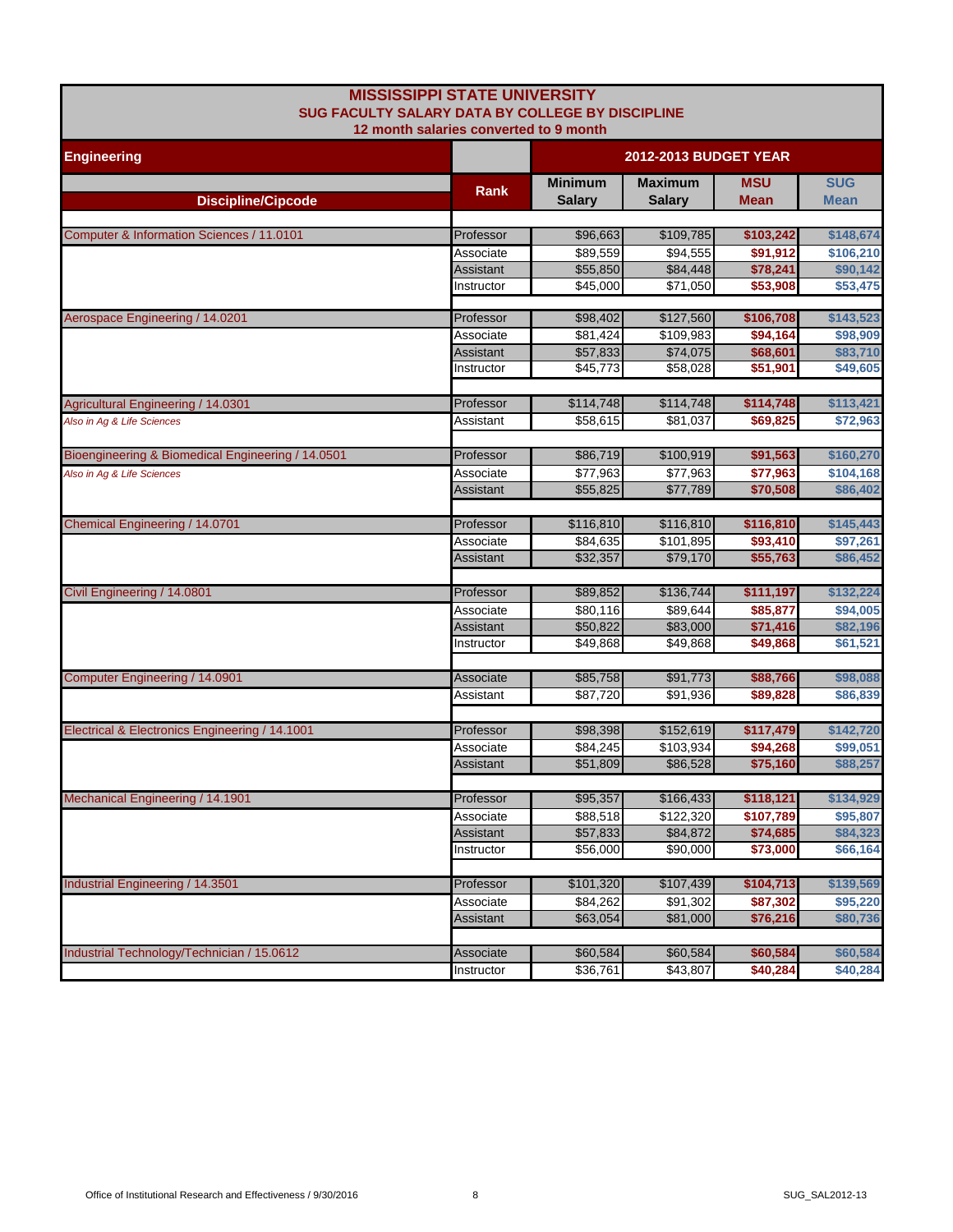| <b>MISSISSIPPI STATE UNIVERSITY</b><br>SUG FACULTY SALARY DATA BY COLLEGE BY DISCIPLINE<br>12 month salaries converted to 9 month |             |                                 |                                 |                           |                           |
|-----------------------------------------------------------------------------------------------------------------------------------|-------------|---------------------------------|---------------------------------|---------------------------|---------------------------|
| <b>Forest Resources</b>                                                                                                           |             | <b>2012-2013 BUDGET YEAR</b>    |                                 |                           |                           |
| <b>Discipline/Cipcode</b>                                                                                                         | <b>Rank</b> | <b>Minimum</b><br><b>Salary</b> | <b>Maximum</b><br><b>Salary</b> | <b>MSU</b><br><b>Mean</b> | <b>SUG</b><br><b>Mean</b> |
| Forestry, General / 03.0501                                                                                                       | Professor   | \$69,718                        | \$106,754                       | \$79,715                  | \$92,530                  |
|                                                                                                                                   | Associate   | \$64,916                        | \$69,390                        | \$67,054                  | \$72,410                  |
|                                                                                                                                   | Assistant   | \$53,170                        | \$73,763                        | \$61,074                  | \$62,010                  |
| Wood Science & Wood Products/Pulp & Paper Technology / 03.0509                                                                    | Professor   | \$71,042                        | \$108,819                       | \$83,865                  | \$89,347                  |
|                                                                                                                                   | Associate   | \$51,365                        | \$51,365                        | \$51,365                  | \$74,771                  |
|                                                                                                                                   | Assistant   | \$57,260                        | \$63,969                        | \$60,721                  | \$62,002                  |
|                                                                                                                                   |             |                                 |                                 |                           |                           |
| Wildlife, Fish & Wildlands Science & Management / 03.0601                                                                         | Professor   | \$71,050                        | \$111,071                       | \$84,415                  | \$85,673                  |
|                                                                                                                                   | Associate   | \$63,084                        | \$69,541                        | \$65,603                  | \$65,468                  |
|                                                                                                                                   | Assistant   | \$57,369                        | \$62,101                        | \$59,725                  | \$59,619                  |